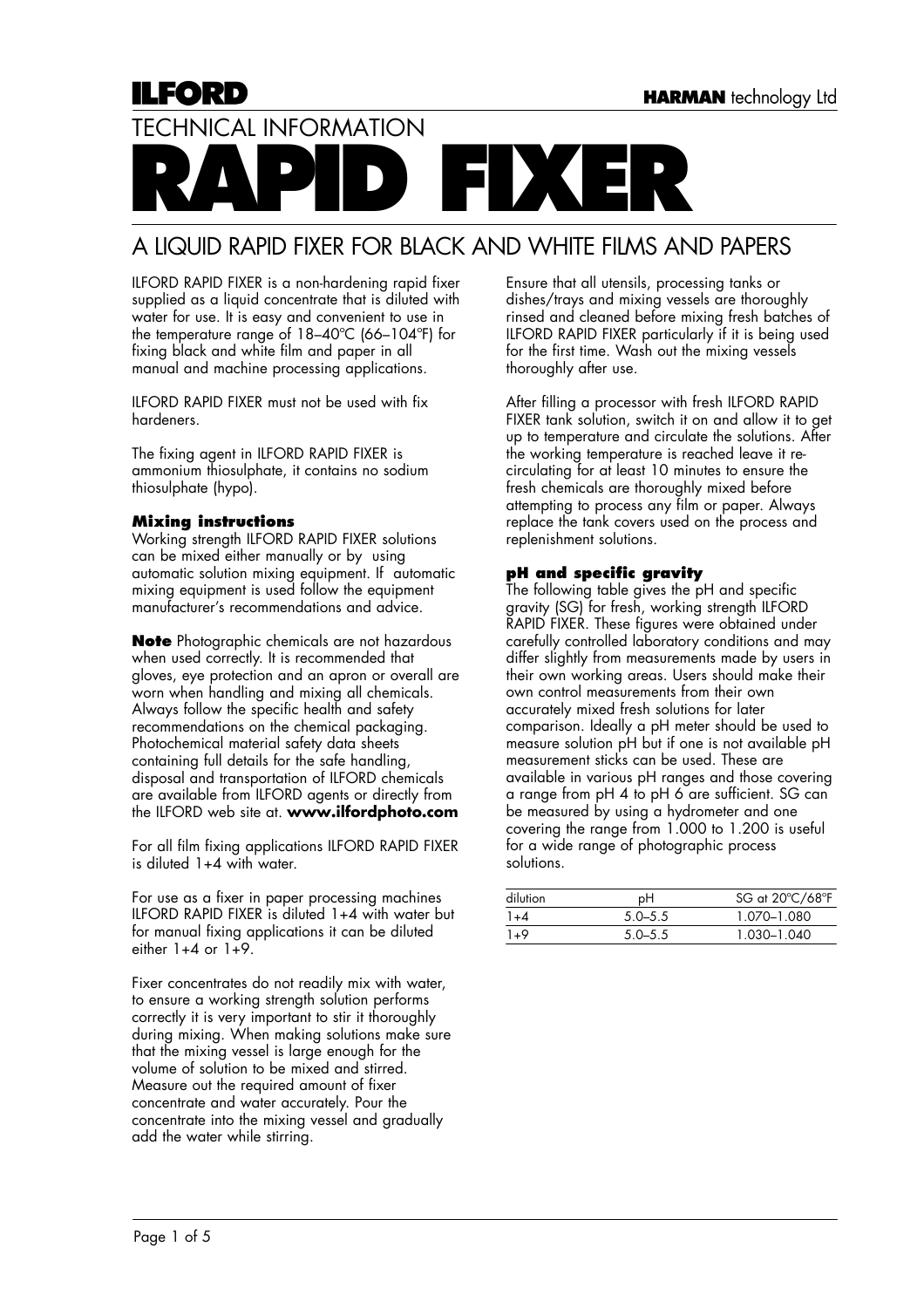#### **Fixing times**

For best results it is recommended that all process solutions are kept at the same temperature or at least within 5ºC (9ºF) of the developer temperature.

Below are the average minimum fixing times at 20ºC (68ºF) for materials manually processed using fresh fixer, the range of times for film takes into account different film types. The agitation for film is the same as that used for spiral tank development, i.e. 4 inversions during the first 10 seconds of fixing repeated during the first 10 seconds of each subsequent minute. The agitation for paper is the same as that used for the dish/tray development of paper, i.e. intermittent rocking of the dish/tray.

| Material             | <b>Dilution</b> | Time (minutes) |
|----------------------|-----------------|----------------|
| General purpose film | 1+4             | $2 - 5$        |
| RC paper             | $1 + 4$         | $\sqrt{2}$     |
| RC paper             | $1+9$           |                |
| FB paper             | 1+4             |                |
| FB paper             | 1+9             |                |

Due to the configuration of some film processing machines a longer fixing time may be automatically given, provided it is not excessive it should not cause any process problems.

The configuration of most RC paper processing machines will usually give much shorter fixing times however this should not cause any process problems as the fixer bath will usually be working at a much higher temperature 25–40ºC (77– 104ºF) .

#### **Washing films**

After fixing films are washed to remove the residual thiosulphate and other by-products of the process. When ILFORD RAPID FIXER has been used wash the films in running water for 5–10 minutes at a temperature within 5ºC (9ºF) of the process temperature.

When ILFORD RAPID FIXER has been used for spiral tank processing the following method of washing is recommended. This method of washing is faster, uses less water yet still gives negatives suitable for long term storage.

After fixing, fill the spiral tank with water at the same temperature,  $+/-5^{\circ}C$  (9°F), as the processing solutions and invert it five times. Drain the water away and refill. Invert the tank ten times. Once more drain the water away and refill. Finally, invert the tank twenty times and drain the water away.

#### **Washing RC paper**

Wash RC papers for 2 minutes in fresh running water at a temperature above 5ºC (41ºF).

When it is important to obtain a print in the shortest possible time, vigorously wash RC papers for 30 seconds in running water.

#### **Washing FB paper**

Wash FB papers for 60 minutes in fresh running water at a temperature above 5ºC (41ºF).

Using ILFORD WASHAID reduces the washing time thus saving time and water. Wash the prints for 5 minutes in running water above  $5^{\circ}$ C (41 $^{\circ}$ F), drain off the excess water and immerse the prints for 10 minutes in a dish/tray of  $1 + 4$  WASHAID at 18–24ºC (64–75ºF). Finally, wash the prints for 5 minutes in running water above 5ºC (41ºF).

#### **Capacity without replenishment** An

unreplenished fixer bath is eventually exhausted by the build up of silver and halides in it and the action of solutions carried over from the preceding baths that can cause some dilution and the pH to be raised.

| Material             | <b>Dilution</b> | Capacity/litre<br>of working<br>strength fixer                           |
|----------------------|-----------------|--------------------------------------------------------------------------|
| General purpose film | $1 + 4$         | 24x135-36                                                                |
| RC paper             | 1+4<br>$1+9$    | 80 sheets of<br>20 3x25 4cm<br>(8x10in)<br>$4m^2$ (44ft <sup>2</sup> )   |
| FB paper             | 1+4<br>$1+9$    | $40$ sheets of<br>20.3x25.4cm<br>(8x10in)<br>$2m^2$ (22ft <sup>2</sup> ) |

The figures for paper may be exceeded whenever print stability is not critically important.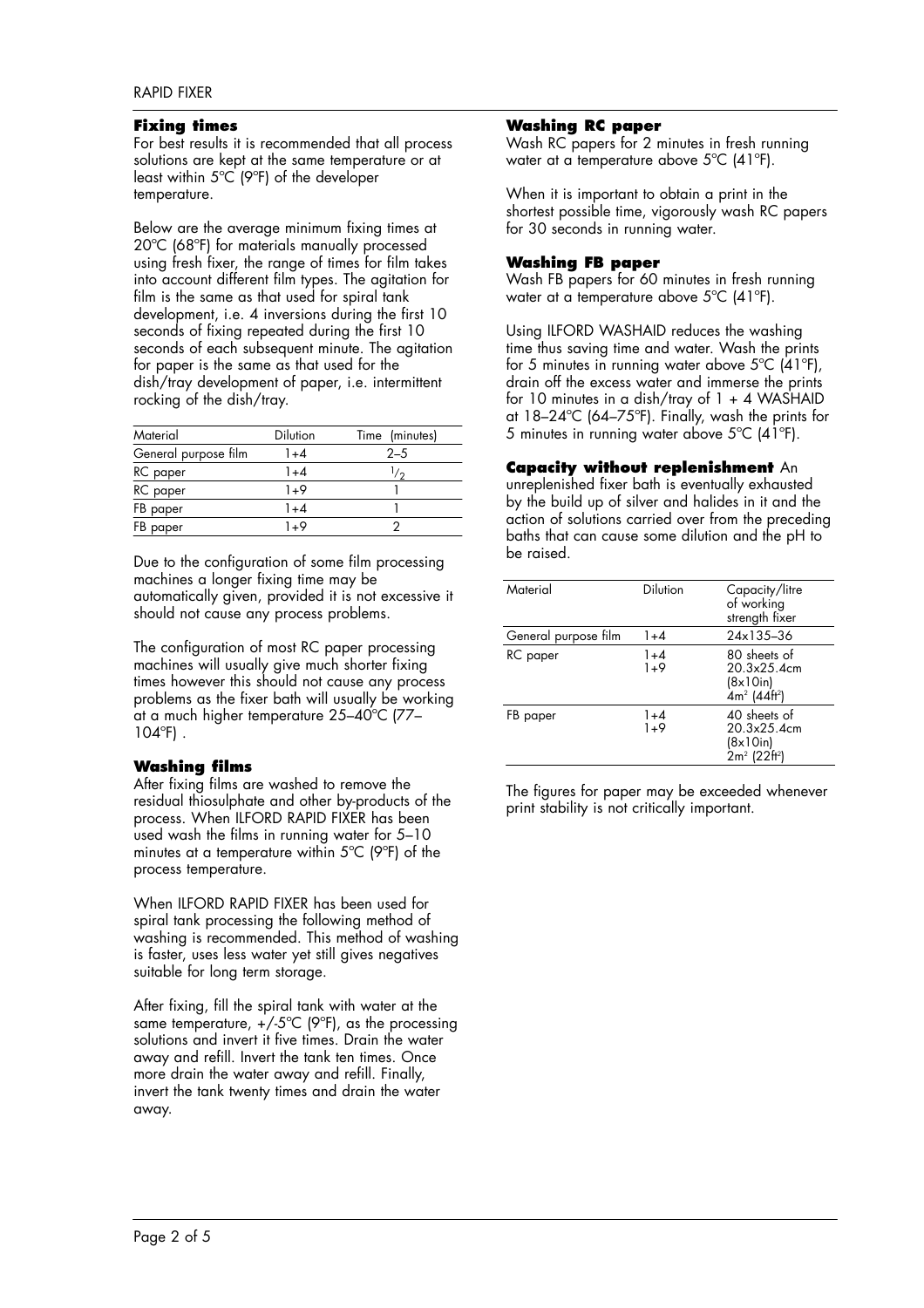#### **Replenishment**

The activity of a fixer bath can be maintained by the regular addition of fresh working strength fixer. A properly replenished fixer bath can be used for a very long period of time

| Material             | <b>Dilution</b>  | Replenishment<br>ml of working<br>strength fixer            |
|----------------------|------------------|-------------------------------------------------------------|
| General purpose film | 1+4              | 45ml/135-36<br>855ml/m <sup>2</sup> (78ml/ft <sup>2</sup> ) |
| RC paper             | $1 + 4$<br>$1+9$ | 250ml/m <sup>2</sup> (23ml/ft <sup>2</sup> )                |
| FB paper             | 1+4<br>1+9       | 500ml/m <sup>2</sup> (46ml/ft <sup>2</sup> )                |

Higher replenishment rates may be needed with some process systems that have inefficient replenishment systems. The suggested replenishment rate for machine processing RC papers is 300–450 ml/m2 (27–41 ml/ft2 ).

Lower replenishment rates, up to 50–75% less, can be used when a properly set up silver recovery system is in use.

To give adequate replenishment to deep tanks, it may be necessary to remove some of the used fixer from the tank so that the appropriate amount of fresh replenisher can be added. Calculate the amount of replenisher to be added. Remove more fixer from the tank than the amount of replenisher required. Add the replenisher to the tank and top up the solution to the correct level using some of the removed fixer while stirring thoroughly.

#### **Two bath fixing**

An extremely efficient method of fixing film or paper is to use the two bath fixing technique. Make up two separate fixing baths of the same solution volume. Fix the film or paper in the first bath for half the recommended fixing time and then transfer them to the second bath for the remainder of the time. Continue to work this way until the capacity of the first bath is reached, then discarded it and replace it with the second fixer bath. Prepare and use a completely fresh second bath. Repeat this process as required with the result that the film or paper is always thoroughly fixed by the relatively fresh fixer in the second bath.

#### **CHECKING AND MAINTAINING FIXER ACTIVITY Stop Bath**

After development and before fixing we recommend that films and papers are rinsed in an acid stop bath such as ILFORD ILFOSTOP (with indicator dye) or ILFOSTOP PRO (without indicator dye). When tanks of process solutions are in use a stop bath immediately stops development and reduces carry over of excess developer into the fixer bath. This helps to maintain the activity and prolong the life of the fixer solution.

ILFOSTOP PRO is recommended for all machine processing applications.

The indicator dye in ILFOSTOP turns from yellow to purple when the bath is exhausted, this can be useful when dish/tray processing paper.

| <b>ILFORD</b> Stop Bath                                                              | <b>ILFOSTOP</b>      | <b>ILFOSTOP PRO</b>             |
|--------------------------------------------------------------------------------------|----------------------|---------------------------------|
| Dilution                                                                             | 1+19                 | 1+19                            |
| Temperature range                                                                    | 18–24°C<br>(64–75°F) | 18–24°C<br>$(64 - 75^{\circ}F)$ |
| Time (seconds)<br><u>at 20°C (68°F)</u>                                              | 10                   | 10                              |
| Capacity –<br>films/litre<br>(unreplenished)                                         | 15 x 135–36          | $22 \times 135 - 36$            |
| Capacity - sheets of<br>20.3x25.4cm<br>(8x10in)<br>RC paper/litre<br>(unreplenished) | 60                   | 90                              |
| Capacity - sheets of<br>20.3x25.4cm<br>(8x10in)<br>FB paper/litre<br>(unreplenished) | 30                   | 45                              |

The process time given is the minimum required. Due to the configuration of some processing machines a longer stop bath time may be given automatically, this should not cause any process problems provided it is not excessive. The design of some processing machines means that a stop bath cannot be included, provided the fixer activity is monitored and adequate fixer replenishment rates are used there should be no process problems.

#### **Adjusting fixer pH**

If a stop bath is not used and the pH of the fixer bath is found to be to high when measured, i.e. more alkali than it should be, then a few drops of a 50% acetic acid solution may be added to lower the pH value. This addition should be done gradually and with thorough stirring. Do not lower the pH of the fixer bath too far, the limits are given above.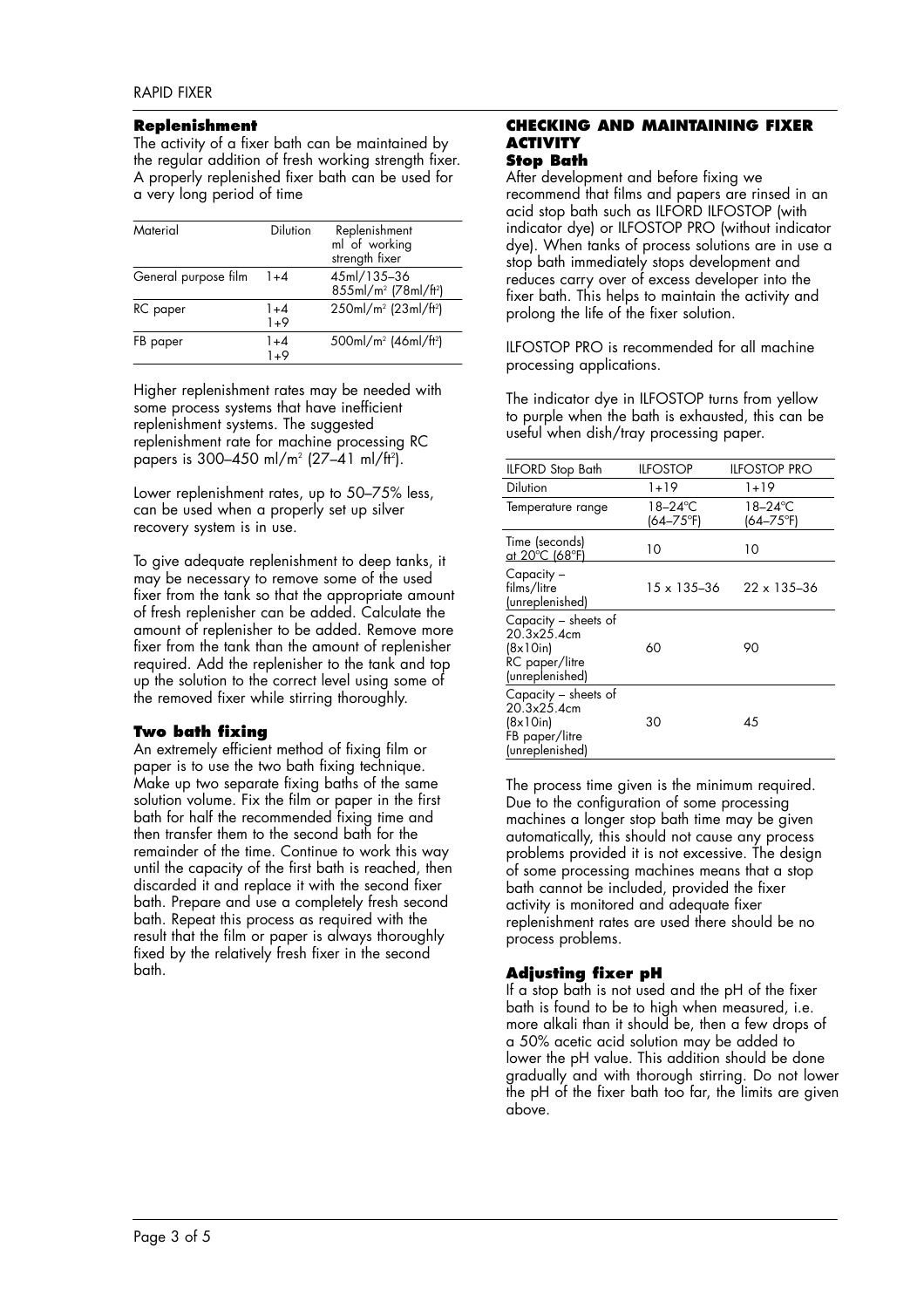#### **Adjusting specific gravity SG**

If the solution concentration of a fixer bath is too high or too low efficiency is reduced and poor fixing can be experienced.

If the SG of the working strength fixer bath is too low, i.e. the solution is too dilute, it can be restored by adding fresh fixer concentrate, however any addition of fixer concentrate must be stirred in thoroughly.

In high temperature processors the SG of the working strength fixer bath may become too high, it concentrates due to water evaporation. This can be restored by topping up the tank with water. In some situations stirring may not be possible, e.g. in a roller transport processor, here the action of the processor's moving parts and re-circulation system should be enough to give sufficient stirring.

## **Film clearing time**

In order to avoid the risk of insufficient fixing. film should remain in the fixer for twice the time it takes the emulsion to clear. Fixer should be discarded when the clearing time in used fixer exceeds twice the clearing time in fresh fixer.

The clearing time of a film and fixer combination can be found by the following method. It can be carried out in normal lighting.

Take a piece of scrap unprocessed film and place a drop of the working strength fixer on to a small part of the emulsion side. Leave it until the emulsion under the drop is a clear spot, this should take around 30 to 60 seconds. Immerse the piece of film in the fixer bath and using a stop clock time how long it takes for the rest of the film to clear. Clearing can be judged by comparing the surrounding film area with the clear central spot. The time taken for the rest of the film to clear is the clearing time. The fixing time needed is double the clearing time.

# **Silver concentration**

The level of silver in a film fixing bath can be allowed to rise to 8–10 g/l without serious effect.

The level of silver that can be tolerated in a paper fixing bath depends on the type of paper being processed and the degree of image permanence required.

If a high level of image permanence is required for commercial use the silver concentration in the fixer should be kept below 2 g/l when fixing FB papers. This approximates to 40, 20.3 x 25.4 cm, (8 x 10 inch) FB prints. Above this level compounds may remain in the paper base after washing and over time possibly contribute to print staining. For prints that need maximum stability for long term storage a the maximum silver level in the fixer should not rise above 0.5 g/l i.e.. approximately 10 20.3 x 25.4cm  $(8 \times 10)$ in) prints.

However, print throughput can only be a guide to silver concentration as it depends on the proportion of exposed to unexposed areas on the prints being processed. Silver estimator papers are usually not sensitive enough to test the very low silver levels suitable for optimum permanence. For important prints it is recommended that paper is tested in the following way to ensure adequate fixing.

Prepare the testing solution by dissolving 2g of sodium sulphide in 125ml of water.

**NB** Take care to follow the health and safety information supplied by sodium sulphide manufacturer.

For use, dilute the testing solution 1+9 with water.

To establish a permanent reference for a particular type of paper, place a drop of the diluted testing solution on a white area of a print that is known to be well fixed and thoroughly washed. (Use the two bath fixing method). Remove any excess solution with clean blotting paper or absorbent tissue and a barely visible cream tint should be left. This is the reference colour for a well fixed and washed print on this type of paper.

Any subsequent prints that show a yellowing of the test spot when tested are not properly fixed. Soak the prints in water for 5 minutes, then repeat the recommended fixing and washing sequence, using fresh fixer.

Prints must be well washed before using the test, it is not effective on prints direct from the fixer bath.

RC papers can be processed in fixers containing higher levels of silver, 4–6 g/l as the paper base is protected on both sides by an impervious polythene coating.